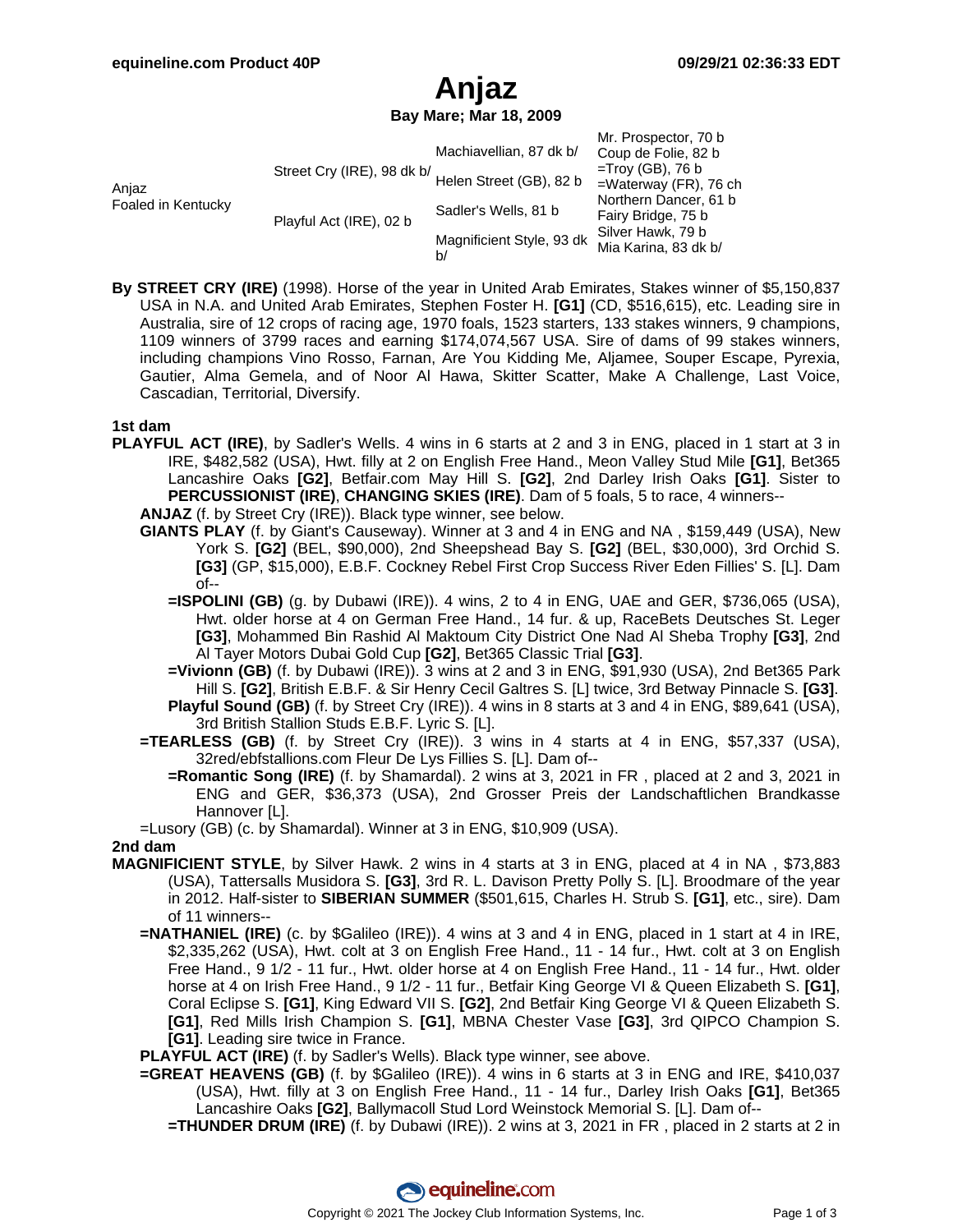### **Anjaz**

### **Bay Mare; Mar 18, 2009**

ENG, \$77,757 (USA), Prix de Royaumont **[G3]**, 3rd Prix Rose de Mai [L].

- **=Dubhe (GB)** (g. by Dubawi (IRE)). 3 wins, 2 to 4 in UAE and ENG, \$164,437 (USA), 3rd P & O Marinas Meydan Cup [L].
- **=Sun Bear (GB)** (f. by Dubawi (IRE)). Winner at 3, placed at 3 in ENG, placed at 4, 2021 in FR and GER, \$17,258 (USA), 3rd Grosser Preis von Burger King Deutschland [L].
- **PERCUSSIONIST (IRE)** (g. by Sadler's Wells). 11 wins, 3 to 9 in ENG, NA and NOR, placed in 2 starts at 3 in FR , \$714,037 (USA), Emirates Airline Yorkshire Cup **[G2]**, Gallagher Group Ltd. Derby Trial S. **[G3]**, 2nd Emirates Airline Yorkshire Cup **[G2]**, Weatherbys Bank S. [L], 3rd Prix Chaudenay Casino Barriere de Menton **[G2]**.
- **CHANGING SKIES (IRE)** (f. by Sadler's Wells). 5 wins, 3 to 6 in ENG and NA , placed at 3 in FR , \$438,949 (USA), The Very One S. **[G3]** (GP, \$60,000), La Prevoyante H. **[G3]** (CRC, \$58,900), Signature Stallion Waya S. (SAR, \$42,000), 2nd Flower Bowl Invitational S. **[G1]** (BEL, \$100,000), New York S. **[G2]** (BEL, \$30,000), Grey Goose Bewitch S. **[G3]** (KEE, \$30,000), Prix de Psyche **[G3]**, 3rd Prix Charles Laffitte [L], etc. Dam of--
	- Rahaf (f. by Street Cry (IRE)). Unraced. Dam of--
		- **Risky Reward** (f. by Mshawish). Winner at 2, placed at 3, 2021, \$150,792, 2nd Lady Erie S. (PID, \$15,000), 3rd Nelson's Green Brier Whiskey Music City S. (KD, \$47,000).
- **ECHOES IN ETERNITY (IRE)** (f. by Spinning World). 4 wins, 2 to 4 in ENG, \$239,846 (USA), National Stud Never Say Die Club Park Hill S. **[G2]**, Peugeot Sun Chariot S. **[G2]**, Royal Bank of Scotland John Musker Fillies' S. [L], 3rd E.B.F. Upavon Fillies S. [L]. Dam of--
	- **=WHISPERING GALLERY (GB)** (g. by \$Daylami (IRE)). 9 wins in 16 starts, 3 to 7 in ENG and UAE, \$460,452 (USA), Hwt. older horse at 5 on United Arab Emirates Free Hand., 14 fur. & up, Dubai Duty Free DRC Gold Cup **[G3]**, Totepool August S. [L], 2nd Grosvenor Casinos Cumberland Lodge S. **[G3]**, Betfair Fred Archer S. [L].
	- **Sound Reflection** (f. by Street Cry (IRE)). 3 wins at 2 and 4 in ENG, \$49,554 (USA), 3rd Tweenhills Pretty Polly S. [L]. Producer.
	- **=Eavesdropper (GB)** (g. by \$Singspiel (IRE)). Winner at 3 in ENG, placed at 4 and 9 in UAE, \$29,320 (USA), 3rd National Day Cup [L].
- **STYLELISTICK** (f. by Storm Cat). 4 wins at 2 and 3, \$234,788, Green River S. [L] (KEE, \$70,618), Appalachian S. [L] (KEE, \$69,502), 3rd Regret S. **[G3]** (CD, \$16,905). Dam of--
	- **=RED EN CIEL (JPN)** (c. by =Manhattan Cafe (JPN)). 6 wins, 2 to 6 in JPN, \$2,059,525 (USA), TV Nishi Nippon Corporation Sho Kitakyushu Kinen **[G3]**, CBC Sho **[G3]**, Rigel S. [L], 2nd Arlington Cup **[G3]**, 3rd Sports Nippon Sho Kyoto Kimpai **[G3]**, etc.
- **=PETARA BAY (IRE)** (g. by Peintre Celebre). 3 wins, 2 to 7 in ENG, placed at 11 in FR , \$179,799 (USA), Connaught Access Flooring Feilden S. [L], 2nd Windflower March S. [L], 3rd Princess of Wales's WBX.com S. **[G2]**, Totepool Aston Park S. [L], John Doyle Buckhounds S. [L].
- Distinctive Look (IRE) (f. by Danehill). Winner at 3 in ENG, \$15,798 (USA). Dam of--
	- =Elshaadin (GB) (f. by =Dalakhani (IRE)). Unplaced in 2 starts in ENG. Dam of--
		- **=Moqtarreb (GB)** (g. by =Kingman (GB)). Winner at 3, placed at 3 in ENG, placed at 4 and 5, 2021 in UAE, \$75,347 (USA), 2nd HH The President Cup [L].
		- **=Khaloosy (IRE)** (g. by Dubawi (IRE)). Winner at 2 and 3 in ENG, \$69,226 (USA), 3rd Betfair Superior Mile S. **[G3]**, Bonhams Thoroughbred S. **[G3]**.
- =Silver Horn (GB) (f. by Golden Horn (GB)). Winner at 3, 2021 in FR , placed in 2 starts at 2 in ENG, \$20,713 (USA).
- =Monterey (IRE) (g. by \$Montjeu (IRE)). Winner at 3 and 5 in ENG, \$12,975 (USA).
- =Throne Room (GB) (c. by Oasis Dream (GB)). Placed in 2 starts at 2 in ENG.
- =Willoughby (IRE) (f. by Oasis Dream (GB)). Unraced in Ireland. Dam of--
	- **=Glenartney (GB)** (f. by =Le Havre (IRE)). Winner at 2, placed at 3, 2021 in ENG, \$28,135 (USA), 3rd British E.B.F. & Sir Henry Cecil Galtres S. [L], British Stallions Studs E.B.F. Glasgow S. [L].

### **3rd dam**

MIA KARINA, by Icecapade. Winner at 3 in FR , \$9,401 (USA). Dam of 6 winners--

**SIBERIAN SUMMER** (c. by Siberian Express). 6 wins, 3 to 6, \$501,615, Charles H. Strub S. **[G1]**, 2nd Volante H. **[G3]**, Bay Meadows Derby **[G3]**, El Cajon S. -R (DMR, \$11,000). Sire.

**MAGNIFICIENT STYLE** (f. by Silver Hawk). Black type winner, see above.

Eishin Hearne (c. by Theatrical (IRE)). 3 wins, 3 to 5 in JPN, \$319,783 (USA).

Three King Bag (c. by Devil's Bag). 3 wins, 3 to 5 in JPN, \$275,719 (USA).